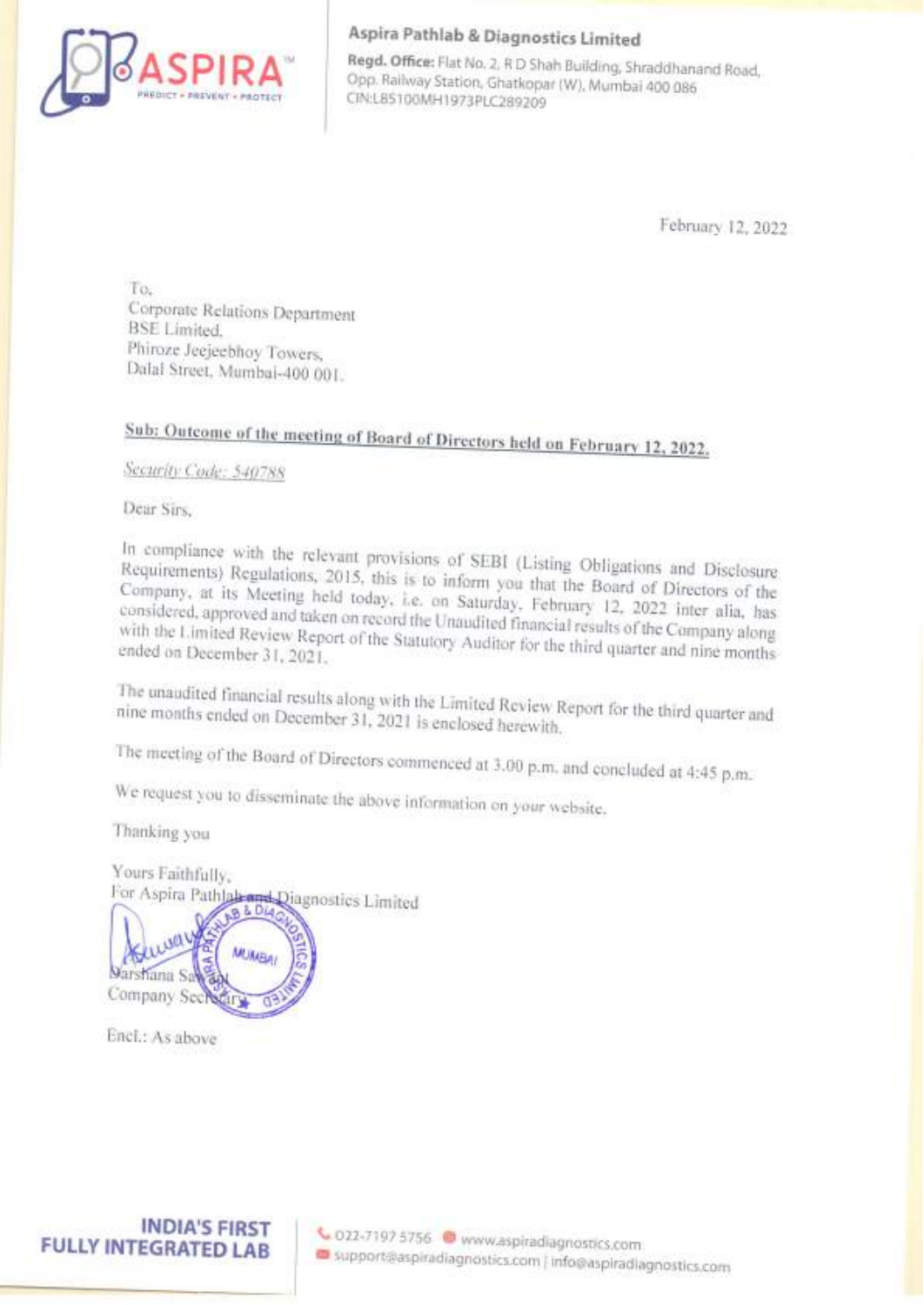## ASPIRA PATHLAB & DIAGNOSTICS LIMITED (CIN L85100MH1973PLC289209)

|                                                                                                                      |                                                                                       | ASPIRA PATHLAB & DIAGNOSTICS LIMITED |                                       |                                |                            |                                    |
|----------------------------------------------------------------------------------------------------------------------|---------------------------------------------------------------------------------------|--------------------------------------|---------------------------------------|--------------------------------|----------------------------|------------------------------------|
| Reg. Office : Flat No. 2, R.D. Shah Bidg., Shraddhanand Road, Opp. Railway Station, Ghatkopar (W), Mumbai -400086    |                                                                                       | LCIM (197000WH2333+/CS88508)         |                                       |                                |                            |                                    |
| Tel No. 022-71975756, Email support@aspiradagnostics.com, Website: www.aspiradagnostics.com                          | Unaudited Financial Results for the Quarter and Nine months ended 31st December, 3021 |                                      |                                       |                                |                            | (Rupees in Lakhs except as stated) |
| Particulars.                                                                                                         | 31-Dec-21                                                                             | Quarter ended<br>30-Sep-21           | 31-Dec-20                             | Nine Months ended<br>31-Dec-21 | 31-Dec-20                  | Year anded<br>31-Mar-21            |
| 1. Income                                                                                                            | (Unoudited)                                                                           | (Unaudited).                         | (Unsudited)                           | (Unsudited)                    | (Unaudited)                | (Audited)                          |
| (a) Revenue from Operations<br>Sales/Income from Operations<br>(b) Other locome                                      | 472.86<br>1.96                                                                        | 349.06<br>2.34                       | 418.61<br>6.46                        | 1,410.30<br>6.50               | 1,108.40<br>20.01          | 1,520.54<br>20.38                  |
| Total income<br>2. Expenses                                                                                          | 474.82                                                                                | 351.39                               | 425.07                                | 1,416.81                       | 1,128.43                   | 1,540.92                           |
| (a) Cost of Materials consumed<br>(b) Laboratory Testing Charges<br>(c) Employee benefits expense                    | 33.65<br>14.29<br>137.07                                                              | 03.80<br>24.19<br>121.70             | 70.89<br>62.40<br>109.17              | 232.33<br>107.87<br>571.35     | 202.26<br>144.81<br>250.00 | 263.37<br>206.34<br>402.57         |
| (d) Finance Costs<br>(il)Depreciation and amortization expense                                                       | 8.02<br>36.50                                                                         | 9.85<br>38.25                        | 21.03<br>36.92                        | 21.87<br>112.50                | 69.94<br>108.67            | 99.15<br>144.45                    |
| (e)Other experises<br><b>Total Expenses</b>                                                                          | 5634<br>187.88                                                                        | 82.14<br>336.93                      | 58.61<br>399.51                       | 267.05<br>1,115.07             | 217.24<br>1,032.98         | 296.93<br>1,402.82                 |
| 3. Profit / (Loss) before exceptional items and tax (1-2)<br>4. Exceptional Items                                    | 86.54                                                                                 | 14,48<br>œ                           | 25.54                                 | 301.74<br>Ŧ.                   | 35.45<br>Œ                 | 138.10                             |
| 5. Profit / (Loss) liefers tax (3+4)<br>6. Tax Expenses<br>7. Profit / (Loss) after tax (5-6)                        | 86.94<br>86,94                                                                        | 14.46<br>14.46                       | 25.54<br>ă<br>25.54                   | 301.74<br>÷<br>301.74          | 95.45<br>÷                 | 138.10<br>$\sim$<br>138.10         |
| 8. Other Comprehensive income[net.of tax]<br>9. Total Comprehensive income [7+8]                                     | 86.94                                                                                 | ×<br>14.46                           | ×<br>25.54                            | ×<br>501.74                    | 95.45<br>95.45             | 11.27<br>151.36                    |
| 10. Paid up Equity share capital (face value of Rs.10 each)<br>11. Other Equity<br>12. Earning per share (in Rupees) | 1,025.30<br>$\sim$                                                                    | 1,029.30<br>$\sim$                   | 929.30<br>$\mathcal{L}_{\mathcal{L}}$ | 1,029.30<br>3                  | 929.30<br>$\sim$           | 1,029.30<br>(197.85)               |
| (a) 845);<br>(b) Diutet                                                                                              | 0.84<br>0.84                                                                          | 0.14<br>0.14                         | 0.27<br>0.77                          | 2,93<br>1.93                   | 1.01<br>1.03               | 159<br>1.50                        |

## Notes:

1. The above unaudited financial results of the Company for the quarter and nine months ended December 31, 2021 have been reviewed and recommended by the Audit Committee and thereafter approved by the Board of Directors at its meeting held on 12th February, 2022.

2. The above unaudited financial results for the quarter and nine month ended December 31, 2021 has been subjected to limited review by statuatory auditors of the Company as required under regulation 33 of the SEBI (Listing Obligations and Disclosure Requirements) Regulations, 2015, as amended and not subjected to audit. The auditors have expressed an unmodified opinion in the limited review report for the quarter and nine months ended December 31, 2021.

3. These unaudited financial results of the Company have been prepared in accordance with Indian Accounting standards (Ind AS) prescribed under Section 133 of the Companies Act 2013 read with relevant rules issued thereunder and other accounting principles generally accepted in India, to the extent applicable.

4.The Board of Directors of the Company, which has been identified as being the chief operating decision maker, evaluates the Company's performance allocates resources based on the analysis of the various performance indicators of the Company as a single unit.Therefore, there is no reportable segment of the Company in accordance with requirement of Ind AS 108 - Operating Segment, notified under the Companies (Indian Accounting Standard) Rules, 2015.

5.The Code on Social Security, 2020 ('Code') relating to employee benefits during employment and post- employment benefits received Presidential assent in September 2020. The Code has been published in the Gazette of India. However, the date on which the Code will come into effect has not been notified. The Company will assess the impact of the Code when it comes into effect and will record any related impact after the Code becomes effective. an notified. The Company will asset<br>ective.<br>The previous period figures have been<br>asseted patielus & DIAGNOSTICS LIMIT

6. The previous period figures have been regrouped/rearrange/reclassified wherever necessary.

Dr. Pankaj J. Shah Managing Director DIN 02836324 Place : Mumbai